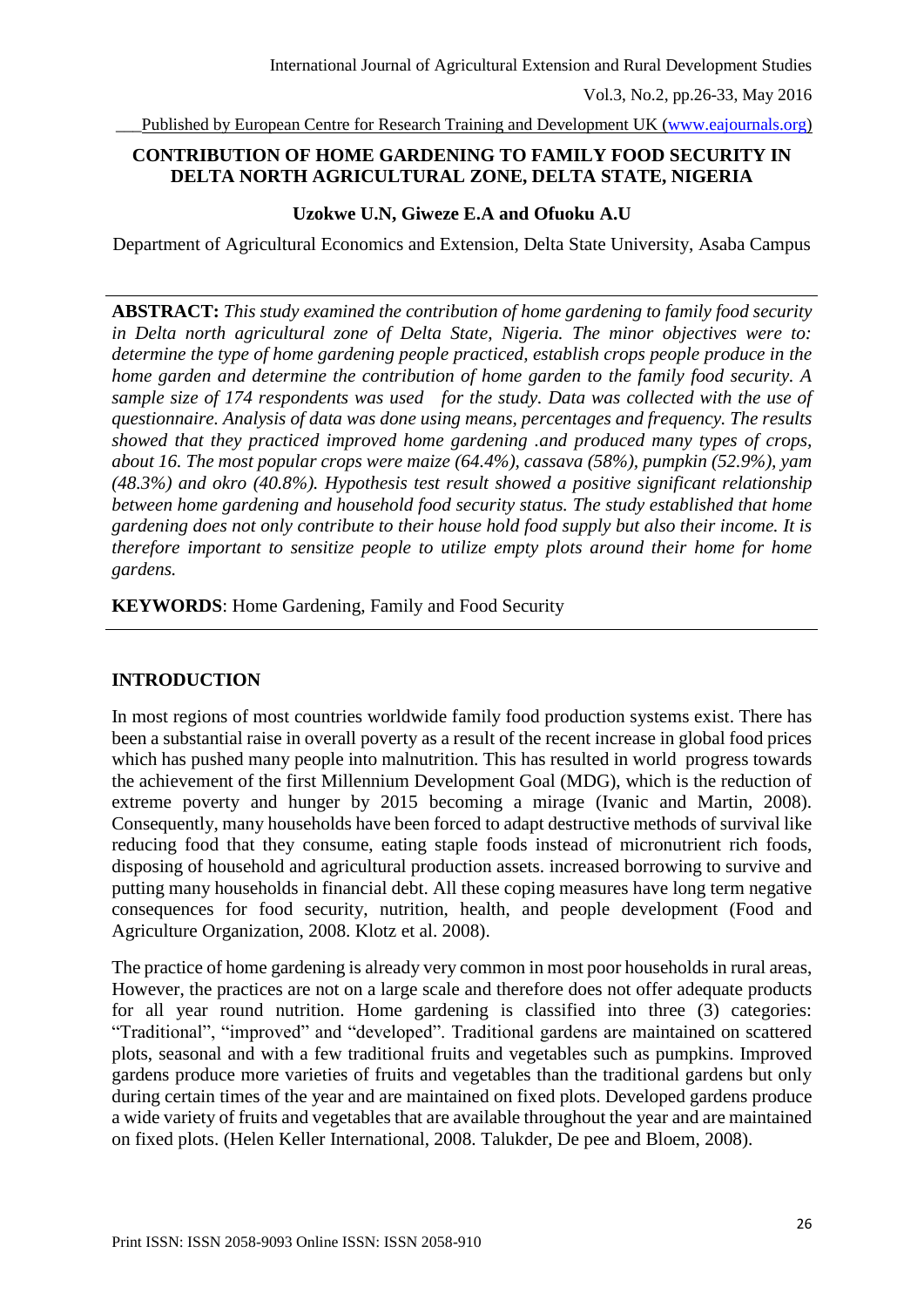## Published by European Centre for Research Training and Development UK [\(www.eajournals.org\)](http://www.eajournals.org/)

Home gardening contributes to nutrition and household food security by providing quick and direct access to different foods that can be harvested, prepared and eaten by family members often daily. Even, landless or near landless and very poor people practice home gardening on small patches of homestead land, roadsides, edges of field, vacant plots or in containers. Home gardening can be done with little or no economic resource, by the use of locally available planting materials, green manures, life fencing or indigenous methods of pest control. Home gardening production system can easily be done by the poor (UNDP, 1996).

UNDP, (1996) and Marsh, (1998), opined that home gardening is an important source of supplementary income for poor rural and urban households around the world. The garden may become the principal source of household food and income during periods of stress like the pre-harvest lean season, harvest failure, prolong unemployment, health or other disabilities suffered by family members, agricultural or economic disruption caused by flood or war.

Marsh and Talukder (1994) and Zerihun, Weyessa and Adugna (2011), stated that home gardening provides a diversity of fresh foods that improve the quantity and quality of nutrients available to the family. Household with gardens obtain more than half of their supply of vegetables and fruits including secondary staples such as plantain, cassava, cocoyam, sweet potato, yam, medicinal plants, herbs and rearing of animals for their animal protein.

According to FAO (1995), the returns to land and labour which are often higher than those from field agriculture are potential economic benefits from home gardening. It serves both as a source of income generation and food provision. They also provide supplies for household needs example furniture, fuelwood, handicrafts, baskets and as well as fodder for animals. Low cost gardening and low input has almost no barriers to entry. Often times marketing of garden produce and animals are often the only source of independent income for women. Home gardening is just however only one of the possible ways of ensuring food security for the poor and it should be considered in the context of a broader national food security strategy (Zerihun, Weyessa and Adugna, 2011).

With the high level of food insecurity in the country land grabbing is on the increase and dwindling land resource in some part of the country especially in the area of study, there is need to promote home gardening as an instrument of coping with food insecurity. This study therefore examined the contribution being made by home gardening to the household food security of people in the Delta North Agricultural Zone of Delta State. The following objectives were use for the study to: determine the type of home garden people practiced, investigate crops people produce in the home garden and to determine the contribution of home garden to the family food security. It was hypothesized that home gardening does not significantly contribute to household food security.

## **MATERIALS AND METHODS**

This research work was carried out in Delta North Agricultural zone of Delta State, Nigeria. Out of nine Local Government Areas (LGA) that make up Delta North agricultural zone, 4 were selected namely; Aniocha South, Ika South, Ndokwa West and Oshimili North. Proportion random sampling was used to select the number of respondents used in each LGA. These were selected with the use of table of random numbers. This resulted in the selection of 41 respondents from Aniocha, 41 from Ika South, 55 from Ndokwa West and 31 from Oshimili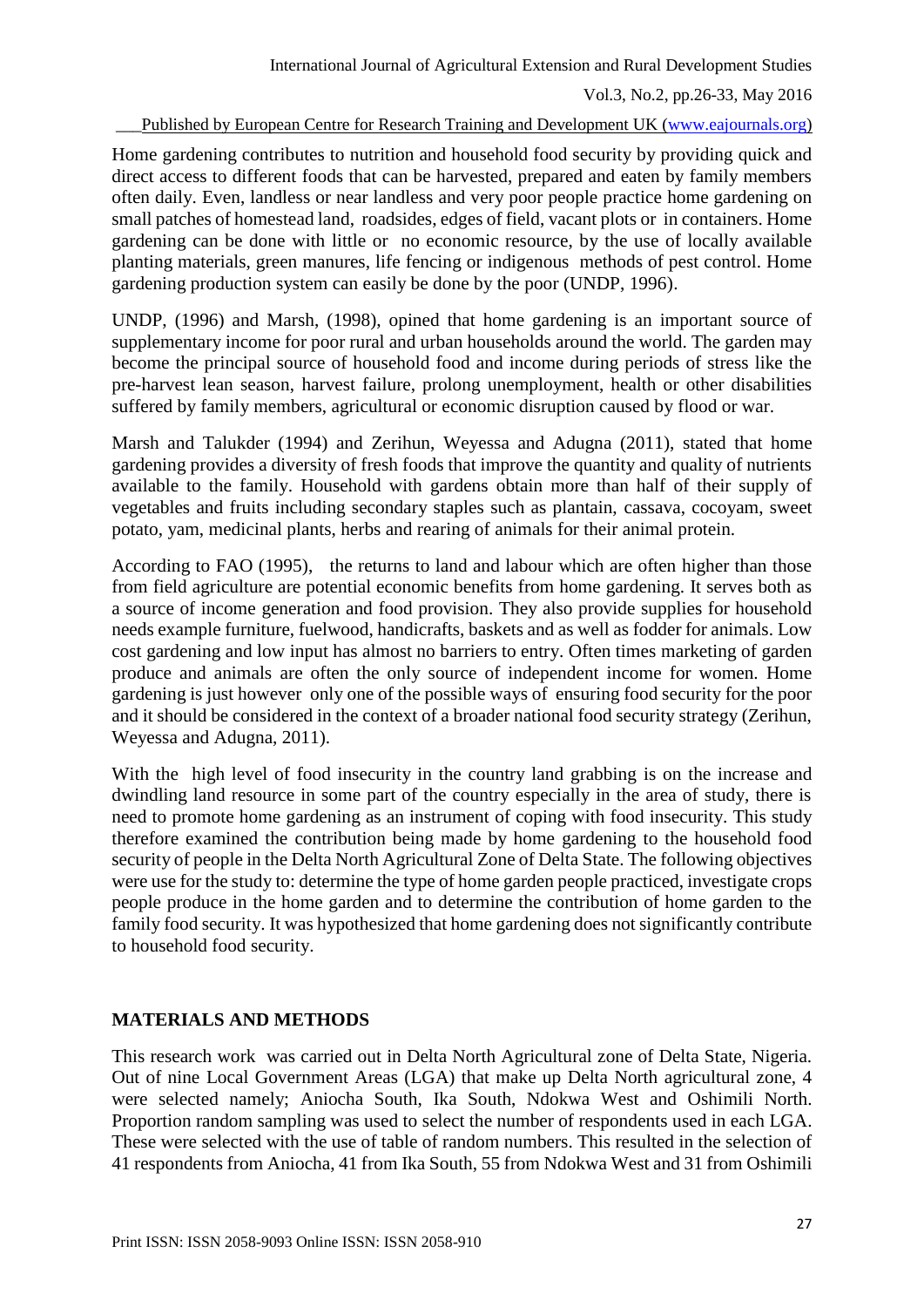Published by European Centre for Research Training and Development UK [\(www.eajournals.org\)](http://www.eajournals.org/)

North. This gave a sample size of 174. The data for the study was collect with the use of well structured questionnaires (146) and interview schedules in cases where the respondents were not literate in English language. (28). One hundred and two (102) males and seventy two (72) female headed households were interviewed. Data was organized using frequency counts and analyzed using percentages and means. The contribution level of home gardening was computed by calculating the mean distribution, grand mean contribution and the contribution index. The mean contribution score was calculated by dividing the total score of contributions ratings of (strongly agreed (4), agreed (3), disagree (2) and strongly disagree (1) by the sample size. The grand mean was calculated by summing up the mean scores and dividing it by the number of contribution settlements. The contribution index was computed by dividing the grand mean by the number of scales. USDA (2012) classified food security status into food secure, food insecure, without hunger, food insecure with moderate hunger and food insecure with severe hunger. The food security status of families was computed by placing these classification on 4 point likert-type scale of food secure 4, food insecure without hunger (3), food insecure with moderate hunger (2) and food insecure with severe hunger (1), The food security status mean for the household size groups were computed as in the case of contribution to household food security. The same way, as in contribution to Household food security, the grand mean food security status and the family food security index were computed. The hypothesis was analyzed with the use of Pearson Product Moment Correlation (PPMC).

#### **RESULTS AND DISCUSSION**

#### **Socioeconomic characteristics of respondents**

Table 1 shows the socioeconomic characteristics of all the respondents. It showed more male headed households in the study area (58.6%). Most of them (65.5%) were married with most of them having a mean household size of 5. They belonged to different occupation with farming (25%) and teaching (22.4%) being most prominent. Most of them *(90.8%) have formal education with 56.9% having tertiary education. Their mean years of* involvement in home gardening was 6years.

| Socio-economic variables | Frequency | Percentage |
|--------------------------|-----------|------------|
| Gender                   |           |            |
| Male                     | 102       | 58.6       |
| Female                   | 72        | 41.4       |
| Total                    | 174       | 100.0      |
| Age                      |           |            |
| $20 - 25$                | 5         | 2.9        |
| $26--30$                 | 19        | 10.9       |
| $31--35$                 | 25        | 14.4       |
| $36--40$                 | 42        | 24.1       |
| $41--45$                 | 28        | 16.1       |
| $46--50$                 | 19        | 10.9       |
| $51--55$                 | 16        | 9.2        |
| $56--60$                 | 8         | 4.6        |
| <60                      | 8         | 4.6        |
| Total                    | 174       | 100        |

#### **Table 1: Socioeconomic characteristics**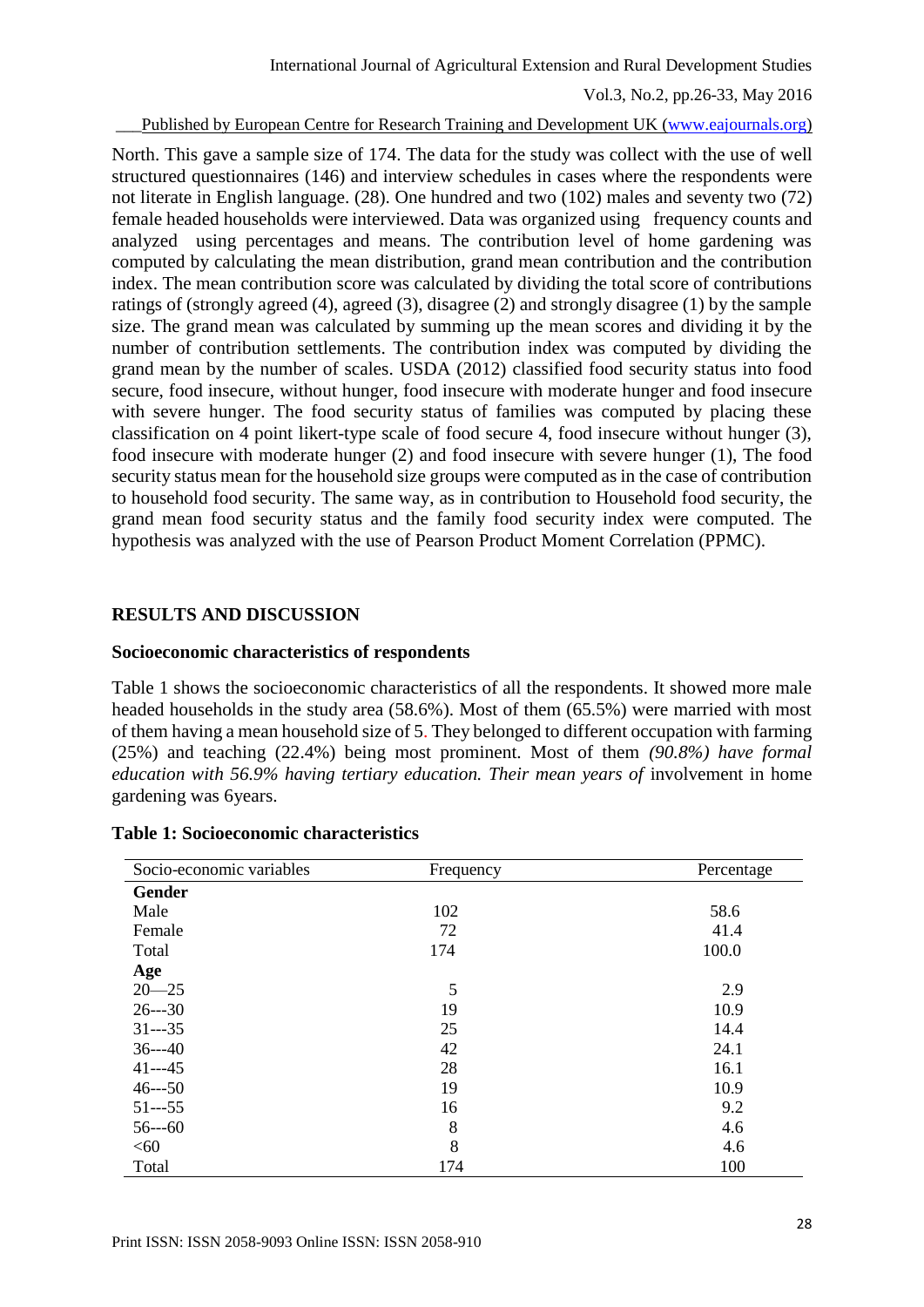|                                           |     | Published by European Centre for Research Training and Development UK (www.eajournals.org) |
|-------------------------------------------|-----|--------------------------------------------------------------------------------------------|
| <b>Marital status</b>                     |     |                                                                                            |
| Single                                    | 25  | 14.4                                                                                       |
| Married                                   | 114 | 65.5                                                                                       |
| Divorced                                  | 22  | 12.6                                                                                       |
| Widow/ widower                            | 13  | 7.5                                                                                        |
| Total                                     | 174 | 100.0                                                                                      |
| <b>Household size</b>                     |     |                                                                                            |
| $2 - 5$                                   | 113 | 65                                                                                         |
| $6 - 10$                                  | 61  | 35                                                                                         |
| Total                                     | 174 | 100.0                                                                                      |
| <b>Educational qualification</b>          |     |                                                                                            |
| No formal education                       | 16  | 9.2                                                                                        |
| Primary education                         | 12  | 6.9                                                                                        |
| Secondary education                       | 47  | 27.0                                                                                       |
| Tertiary education                        | 99  | 56.9                                                                                       |
| Total                                     | 174 | 100.0                                                                                      |
| Occupation                                |     |                                                                                            |
| Farming                                   | 44  | 25.3                                                                                       |
| Trading                                   | 25  | 14.4                                                                                       |
| Artisan                                   | 28  | 16.1                                                                                       |
| Public/civil servant                      | 38  | 21.8                                                                                       |
| Teaching                                  | 39  | 22.4                                                                                       |
| Total                                     | 174 | 100.0                                                                                      |
| <b>Religion</b>                           |     |                                                                                            |
| Christianity                              | 145 | 83.3                                                                                       |
| Traditional religion                      | 29  | 16.7                                                                                       |
| Total                                     | 174 | 100.0                                                                                      |
| No of years of planting in home gardening |     |                                                                                            |
| $1 - 5$                                   | 87  | 50.0                                                                                       |
| $6--10$                                   | 43  | 24.7                                                                                       |
| $11--15$                                  | 13  | 7.5                                                                                        |
| $16--20$                                  | 11  | 6.3                                                                                        |
| $21 - -25$                                | 10  | 5.7                                                                                        |
| $26--30$                                  | 10  | 5.7                                                                                        |
| Total                                     | 174 |                                                                                            |

## **Types of crops produced in home gardens**

From table 2 it was seen that many different types of crops were produced in the home gardens. The most popular crops were maize (64.4%), cassava (58%), pumpkin (52.9%), yam (48.3%) and okro (40.8%). The study established that 31.6% rear animals in their home garden. This agrees with the assertion of Marsh and Talukder (1994) and Zerihun,Weyessa and Adugna (2011) that household with gardens obtain more than 50% of their supply of vegetables and fruits including secondary staples such as plantain, cassava, yam, sweet potato, medicinal plants and animals rearing for their protein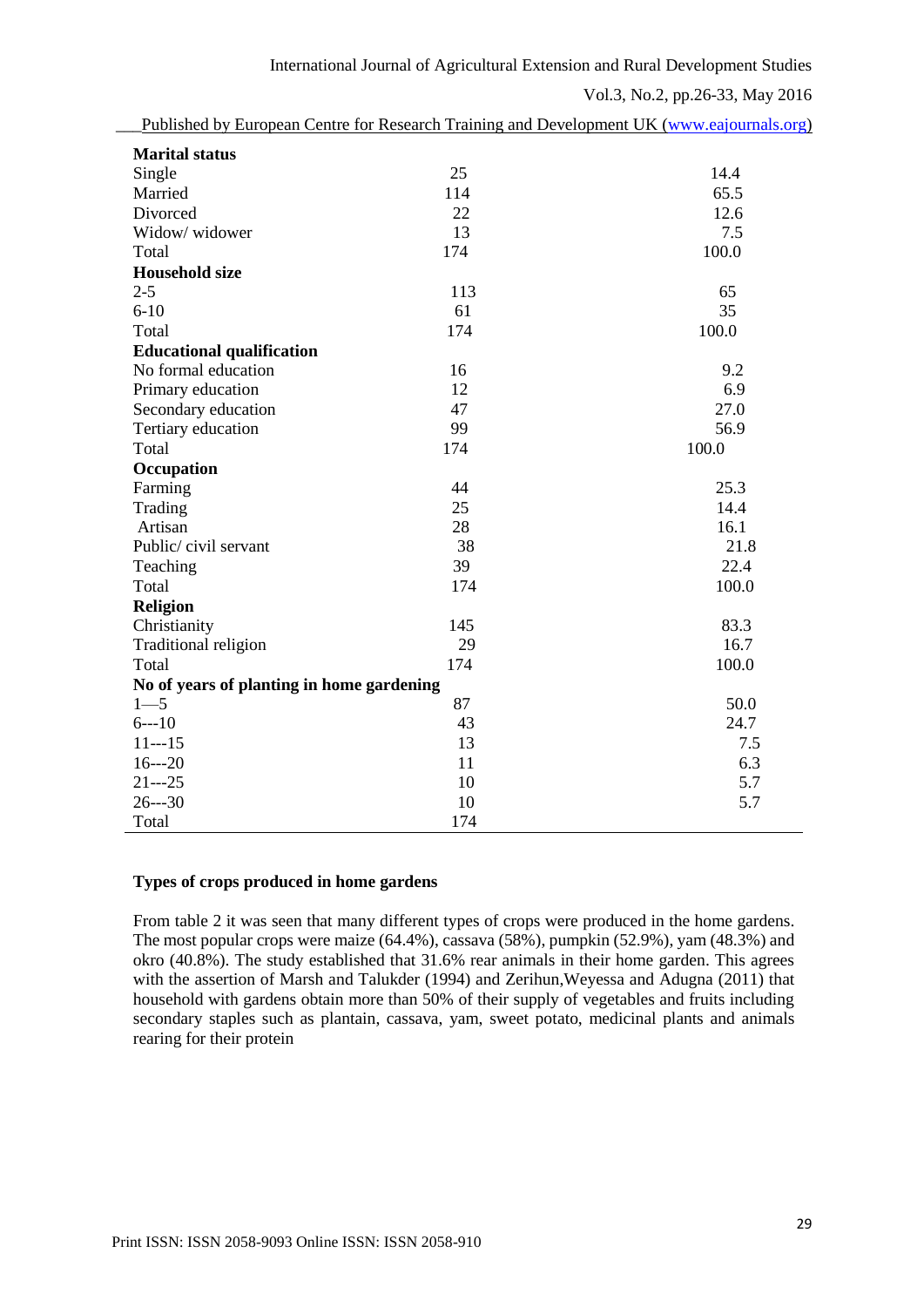|                                | Involvement |            |  |
|--------------------------------|-------------|------------|--|
| Crops                          | Frequency   | Percentage |  |
| Plantain                       | 34          | 19.5       |  |
| Cassava                        | 10 1        | 58.0       |  |
| Cocoyam                        | 11          | 6.3        |  |
| Yam                            | 84          | 48.3       |  |
| Sweet potato                   | 8           | 4.6        |  |
| Pumpkin                        | 92          | 52.9       |  |
| Green leaves (amaranthus)      | 48          | 27.6       |  |
| Okra                           | 71          | 40.8       |  |
| Pepper                         | 69          | 39.7       |  |
| Tomato                         | 17          | 9.8        |  |
| Maize                          | 112         | 64.4       |  |
| <b>Spices</b>                  | 12          | 6.9        |  |
| Banana                         | 16          | 9.2        |  |
| Legumes                        | 62          | 35.6       |  |
| Watermelon                     | 10          | 5.7        |  |
| Cucumber                       | 10          | 5.7        |  |
| Other                          | 11          | 6.3        |  |
| <b>Types of home gardening</b> |             |            |  |

Published by European Centre for Research Training and Development UK [\(www.eajournals.org\)](http://www.eajournals.org/)

Table 3 showed that 71.7% planted in one location, 23.7% in two locations while 2.3% planted in three different locations and 2.3% in unspecified locations. The total mean number of crops planted by them was 6, 5, 6 and 4 respectively out of a total of about 16 different crops. The mean years of planting on their home plots was 6years as shown on table 1. All of them except those who used roadside and edge of field (16.1%) maintained fixed plots. From the the respondents planting information and pattern it means that they practice improved home gardening using the classification of types of home garden by Talukder and Bloem (2008).

| Location of home gardens   | Frequency | Percentage | Mean |  |
|----------------------------|-----------|------------|------|--|
| no of crops                |           |            |      |  |
| Front of house             | 27        | 15.5       | 6    |  |
| Side of the house          | 21        | 12.1       | 5    |  |
| Back of the house          | 49        | 28         | 6    |  |
| Road side                  | 18        | 10.3       |      |  |
| Edge of the field          | 10        | 5.8        | 5    |  |
| Front and back             | 10        | 5.8        |      |  |
| Back and edge of field     | 8         | 4.7        | 4    |  |
| Back and side              |           | 6.3        | 6    |  |
| Front and side             | 4         | 2.3        | 6    |  |
| Back and roadside          | 4         | 2.3        | 4    |  |
| Back, front and side       |           | 2.3        | 6    |  |
| Roadside and edge of field |           | 2.3        | 5    |  |
| Other locations            |           | 2.3        | 4    |  |

## **Table3: Types of home gardening**

*Source: Field survey, 2015.*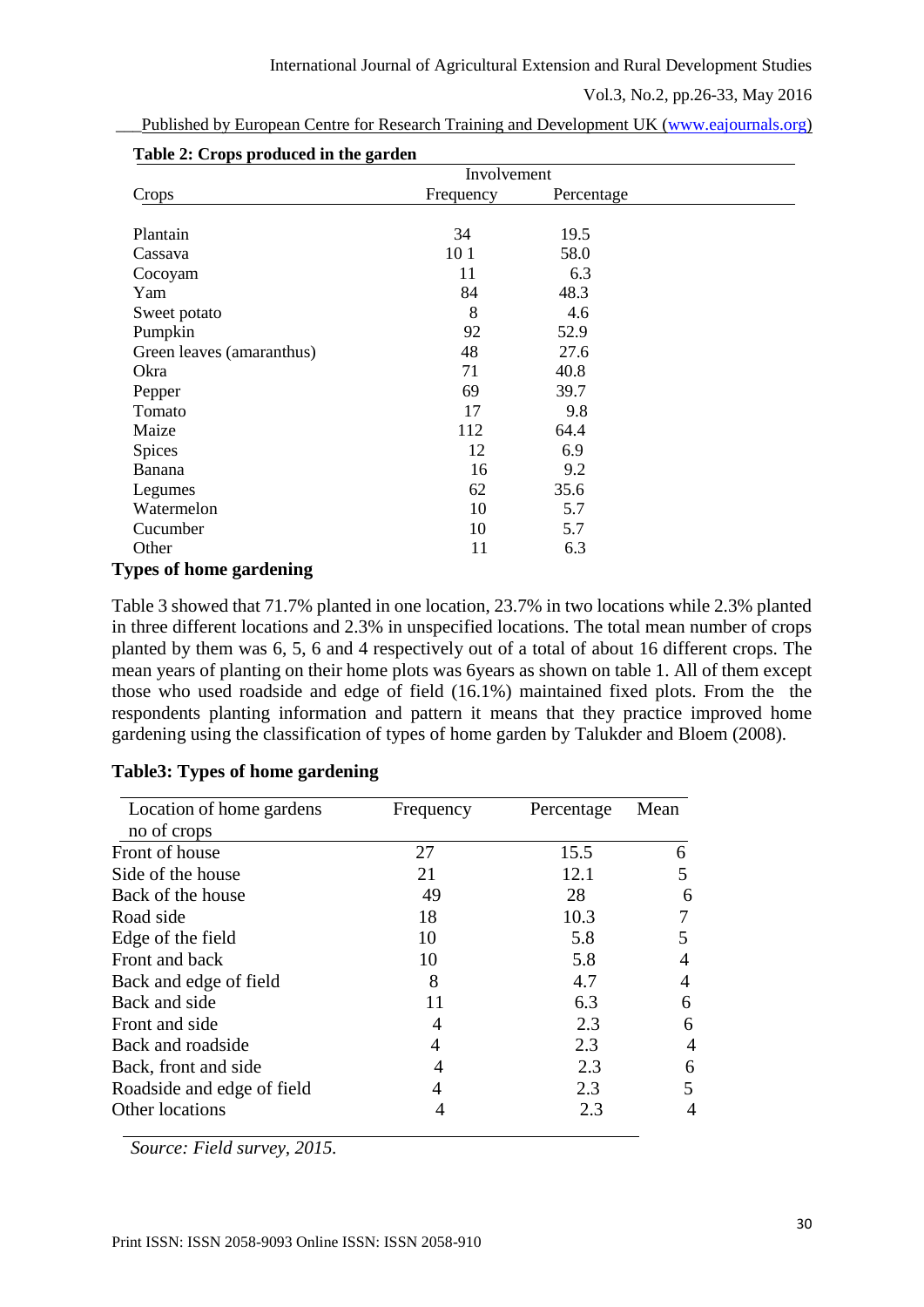Published by European Centre for Research Training and Development UK [\(www.eajournals.org\)](http://www.eajournals.org/)

### **Household food security status**

Table 4 indicates that all the household size brackets were food secure except the household sizes of 10 to 12 persons. The food security index of 0.7875 is an indication that 79% of the households were food secure. This can be attributed to the fact that most food eaten by households are sourced from family farming activities, especially home gardening. The produce from home gardening are consumed and the surplus sold. The income generated from such sale is used to purchase what the household could not produce. FAO (1995) assert that home gardening has a dual purpose of provision of food and income generation for households that practice it.

| Household<br>Size | Food<br>secure<br>(4) | Food<br>insecure<br>with no<br>Hunger<br>(3) | Food<br>insecure<br>with<br>moderate<br>hunger<br>(2) | Food<br>insecure<br>with<br>severe<br>hunger<br>(1) | Score | Mean |
|-------------------|-----------------------|----------------------------------------------|-------------------------------------------------------|-----------------------------------------------------|-------|------|
| $1-2(n=20)$       | 16(64)                | 4(12)                                        | 0(0)                                                  | 0(0)                                                | 76    | 3.90 |
| $3-4(n=32)$       | 26(104)               | 6(18)                                        | 0(0)                                                  | 0(0)                                                | 122   | 3.81 |
| $4-5$ (n=61)      | 24 (96)               | 28 (84)                                      | 6(12)                                                 | 3(3)                                                | 195   | 3.20 |
| $6-7$ (n=26)      | 9(36)                 | 8(24)                                        | 5(10)                                                 | 4(4)                                                | 74    | 2.85 |
| $8-9$ (n=18)      | 5(20)                 | 5(15)                                        | 8(16)                                                 | 0(0)                                                | 51    | 2.83 |
| $10-12$           | 2(8)                  | 5(15)                                        | 7(14)                                                 | 3(3)                                                | 40    | 2.35 |
| $(n=17)$          |                       |                                              |                                                       |                                                     |       |      |

Cut-0ff score =  $2.50 \ge 2.50$  = food secure,  $\langle 2.50 \rangle$  = food insecure, )

Grand food security mean  $= 3.15$ 

Food security index  $= 0.7875$ 

## **Contributions of home gardening to the household food security**

Table 5 showed that home gardens contribute significantly to family food supply (mean=3.34).

The study further showed that the household consume all they produce while (mean=3.56) sell the surplus after the family food needs had been met to generate additional income for the household (mean=3.98). This provides additional income and also fills the pre harvest food gap (mean=3.28). This corroborates the assertion by United States Development Programme (UNDP) that home gardening provides direct access to different foods that can be harvested, prepared and fed to family members often on daily which contributes to household food security and nutrition. The overall mean (grand mean) of 3.20 indicates that home gardening contributes to the household food security. The home gardening contribution index of 0.80 implies a high level of contribution of home gardening to household food security in the study area.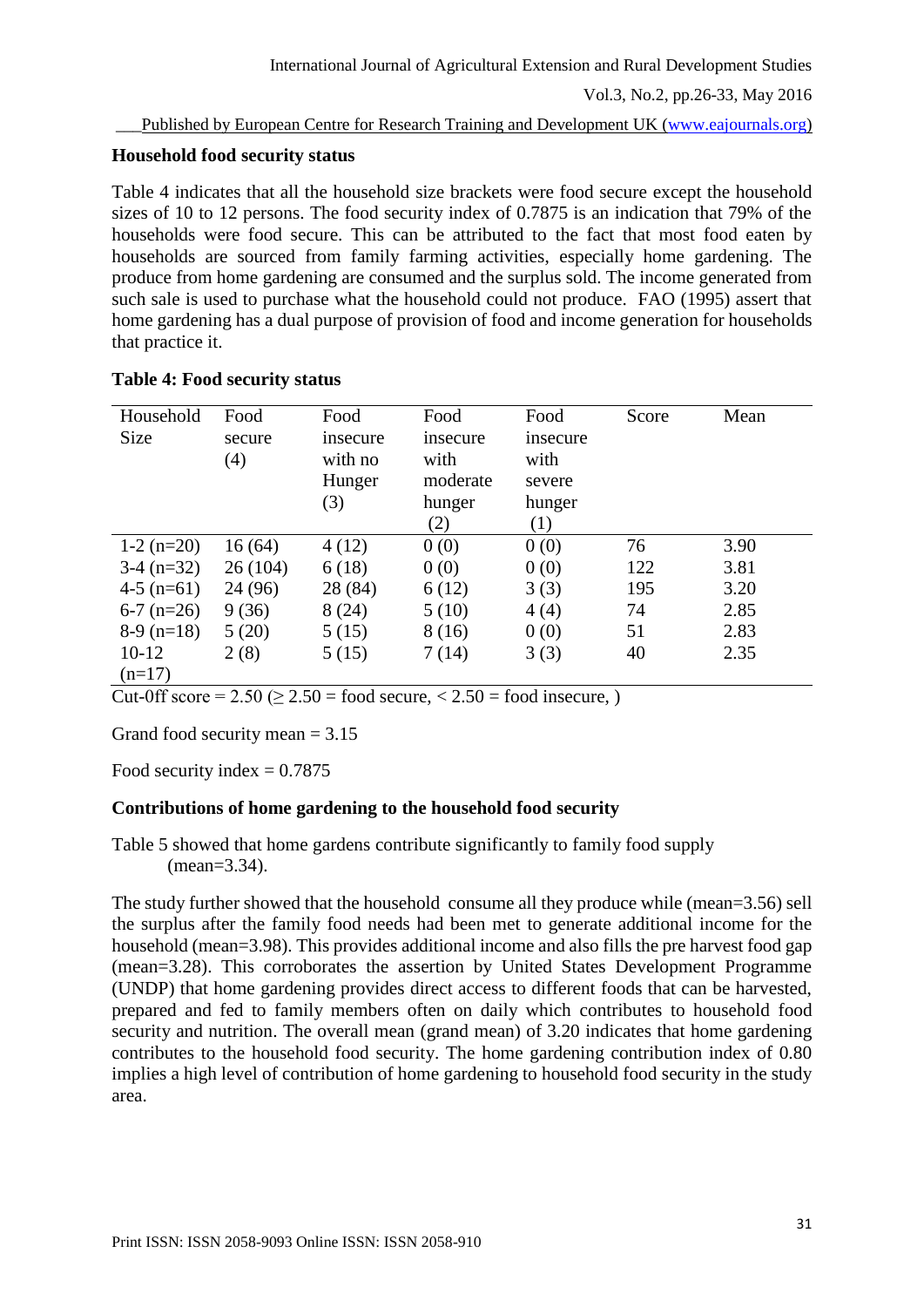Published by European Centre for Research Training and Development UK [\(www.eajournals.org\)](http://www.eajournals.org/)

| Indicators                                                               | Responses    |         |         |           |        |      |
|--------------------------------------------------------------------------|--------------|---------|---------|-----------|--------|------|
|                                                                          | <b>SA</b>    | A       | DA      | <b>SD</b> | source | mean |
|                                                                          | 4            | 3       | 2       | T         |        |      |
| Home gardening contribute<br>significantly to your family food<br>supply | 91(364)      | 64(192) | 10(20)  | 9(9)      | 585    | 3.34 |
| Home gardening contribute<br>significantly to your family income.        | 171<br>(684) | 3(9)    | 0(1)    | 0(0)      | 693    | 3.98 |
| You consume all the food you get from<br>your home garden.               | 140<br>(560) | 1(3)    | 23(46)  | 10(10)    | 619    | 3.56 |
| You sell some of the produce                                             | 28(112)      | 5(15)   | 52(104) | 89(89)    | 320    | 1.84 |
| It help to fill the pre harvest food gap.                                | 113<br>(452) | 3(9)    | 56(116) | 2(2)      | 579    | 3.28 |

#### **Table 5: Contributions of home garden to family food security**

*Source: Field survey, 2015.*

Cut of score=  $2.50$  (  $\geq$  2.50= $2.50$ =Agree; < 2.50=Disagree) Grand mean contribution  $= 3.20$ Contribution index  $= 0.80$ 

# **Test of hypothesis**

Estimation of the contribution of home gardening to household food security shows a significant contribution of home gardening to household food security  $(r=0.546)$ . Though the level of contribution in moderate, it is significant. That implies that households get foods and income from home gardening activities. This confirms the assertion of FAO (1995) which indicated that home gardening contribution to household food security and income.

|  | Table 6: Estimation of contribution of home gardening to household food security |  |  |  |
|--|----------------------------------------------------------------------------------|--|--|--|
|  |                                                                                  |  |  |  |
|  |                                                                                  |  |  |  |

| <b>Variable</b>                | <b>Home gardening</b> | <b>Household food security</b> |  |
|--------------------------------|-----------------------|--------------------------------|--|
|                                |                       | status                         |  |
| Home gardening                 | 1.000                 | 0.546                          |  |
| Household food security status | 0.546                 | .000                           |  |

# **CONCLUSION AND RECOMMENDATION**

This study portrayed home gardening as one of the possible answers to family food security especially among the poor landless rural households in Nigeria. There is common for families to cement their unused portion of land within their compound for weed control and esthetics and leave a small portion for planting flowers. The practice of cementing the compound should be discouraged and areas should be demarcated for planting of fruits, vegetables and flowers in such a way that esthetics can be maintained. This practice needs to be encouraged by the government through extension services, community leaders and health workers.